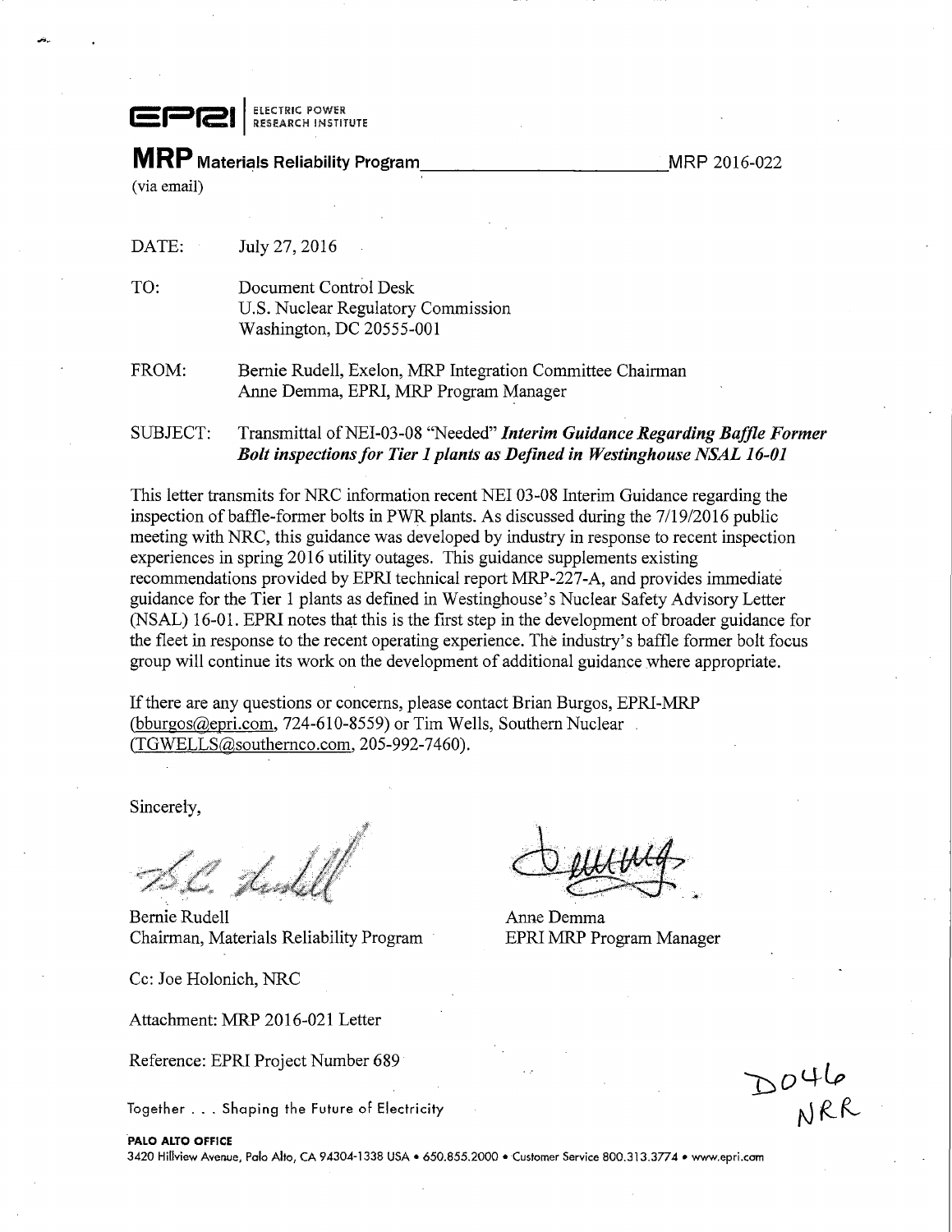EPRI<sup>ELECTRIC POWER</sup>

**MRP** Materials Reliability Program \_\_\_\_\_\_\_\_\_\_\_\_\_\_\_\_\_\_\_\_\_\_\_\_\_\_\_\_\_\_MRP 2016-021 (via email)

| SUBJECT: | Transmittal of NEI-03-08 "Needed" Interim Guidance Regarding Baffle Former<br>Bolt inspections for Tier 1 plants as Defined in Westinghouse NSAL 16-01 |
|----------|--------------------------------------------------------------------------------------------------------------------------------------------------------|
| FROM:    | Bernie Rudell, Exelon, MRP Integration Committee Chairman<br>Anne Demma, EPRI, MRP Program Manager                                                     |
| TO:      | - 254<br><b>MRP</b> Members                                                                                                                            |
| DATE:    | July 25, 2016                                                                                                                                          |

The purpose of this letter is to issue Interim Guidance regarding the inspection of baffle-former bolts. This Interim Guidance is "Needed" as defined in NEI 03-08.

The guidance was developed and approved at the PMMP level to provide immediate guidance for the Tier 1 plants as defined in the Westinghouse NSAL 16-01. This is the first step in the development of broader guidance for the fleet in response to the recent operating experience. The Baffle Former Bolt Focus Group will continue its work on the development of additional guidance where appropriate. This work includes development of criteria for plants to use should they choose to replace bolts in lieu of the inspections required by the new interim guidance contained in this transmittal.

Interim Guidance:

Consistent with the requirements of MRP-227 and MRP-228 as currently prescribed, the following interim guidance is issued under NE/ 03-08 as "Needed" guidance. .

All plants identified as Tier 1 a plants in Westinghouse NSAL 16-1 shall perform an ultrasonic examination (UT) volumetric inspection of the full population of baffle-former bolts at the next scheduled refueling outage.

Plants identified as Tier 1b in Westinghouse NSAL 16-1 shall complete a visual VT-3 examination of the full population of baffle-former bolts at the next scheduled refueling outage. If degradation is detected the plant shall complete actions consistent with Tier 1a plants, if no degradation is detected during the visual VT-3 examination, an ultrasonic examination (UT) consistent with Tier 1a plants' guidance shall be completed during the second refueling outage after issuance of this interim guidance.

Those plants are:

Together ... Shaping the Future of Electricity

3420 Hillview Avenue, Palo Alto, CA 94304-1338 USA • 650.855.2000 • Customer Service 800.313.377 4 • www.epri.com